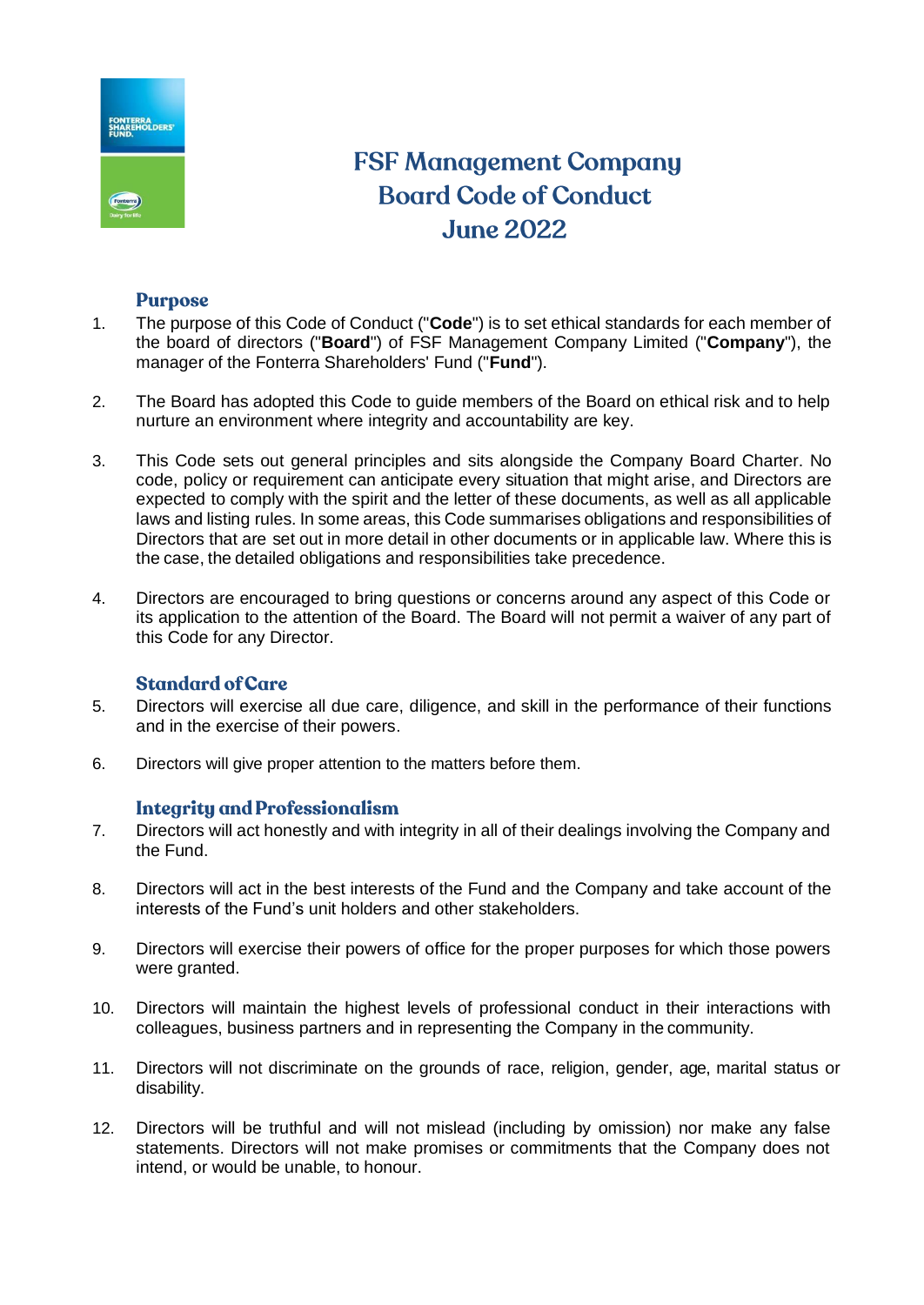# **Compliance with the Law**

Directors will comply at all times with all applicable laws, regulations and listing rules, and the Company Board Charter.

#### **Conflict of Interest**

- 13. Directors will fully disclose to the Board and record in the Company's interests register any relevant personal or business interest, whether public or private, that involves, or could appear to involve, a potential or actual conflict with the interests of the Company or the Fund. A conflict can also occur where a Director takes actions or has interests that could make it difficult to objectively and efficiently perform his or her duties to the Company and/or Fund, or puts themselves in a position where this could be perceived to be the case.
- 14. Directors should consult with the Chairperson prior to accepting any appointment to any public or private board, advisory board or as a consultant or employee.
- 15. Directors shall not support a political party or other organisation, other than in a personal capacity, without the prior consent of the Board.

#### **Confidential Information**

- 16. Directors must maintain and protect the confidentiality of information relating to the Company, the Fund, the operations of the Company and the Fund, and any other commercially sensitive matters, except where disclosure is required by law or expressly authorised by the Board.
- 17. Directors will keep confidential all information, discussions, deliberations and decisions that relate to the Board or to appointments to the Board that are not publicly known. Directors recognise that it is appropriate from time to time to ensure that certain information relating to the Board and to the Company and the Fund is not shared beyond the Board and will exercise caution in sharing such information outside the Board.
- 18. Directors will maintain and observe their obligations of confidentiality and proper use of information even after they cease to be a Director.

#### **Corporate Opportunities**

- 19. Directors will undertake proper receipt and use of corporate information, assets and property relating to the Company or the Fund.
- 20. Directors will not take advantage of any Company or Fund property, information or position, or an opportunity arising from these, for personal or family gain.

## **Benefits to Directors**

- 21. Directors must not use their status as a Director of the Company to seek personal gain from those doing business or seeking to do business with the Company.
- 22. Directors of the Company must not accept payments, gifts or entertain beyond that which would be considered normal business practice. Directors must report the offering of any such benefit to the Board.

#### **Observance of the Code**

- 23. Directors will report to the Board any behaviour that involves non-compliance with the Code. The Board will take any action that is considered appropriate in the circumstances.
- 24. The Board will protect those Directors who report instances of non-compliance with the Code